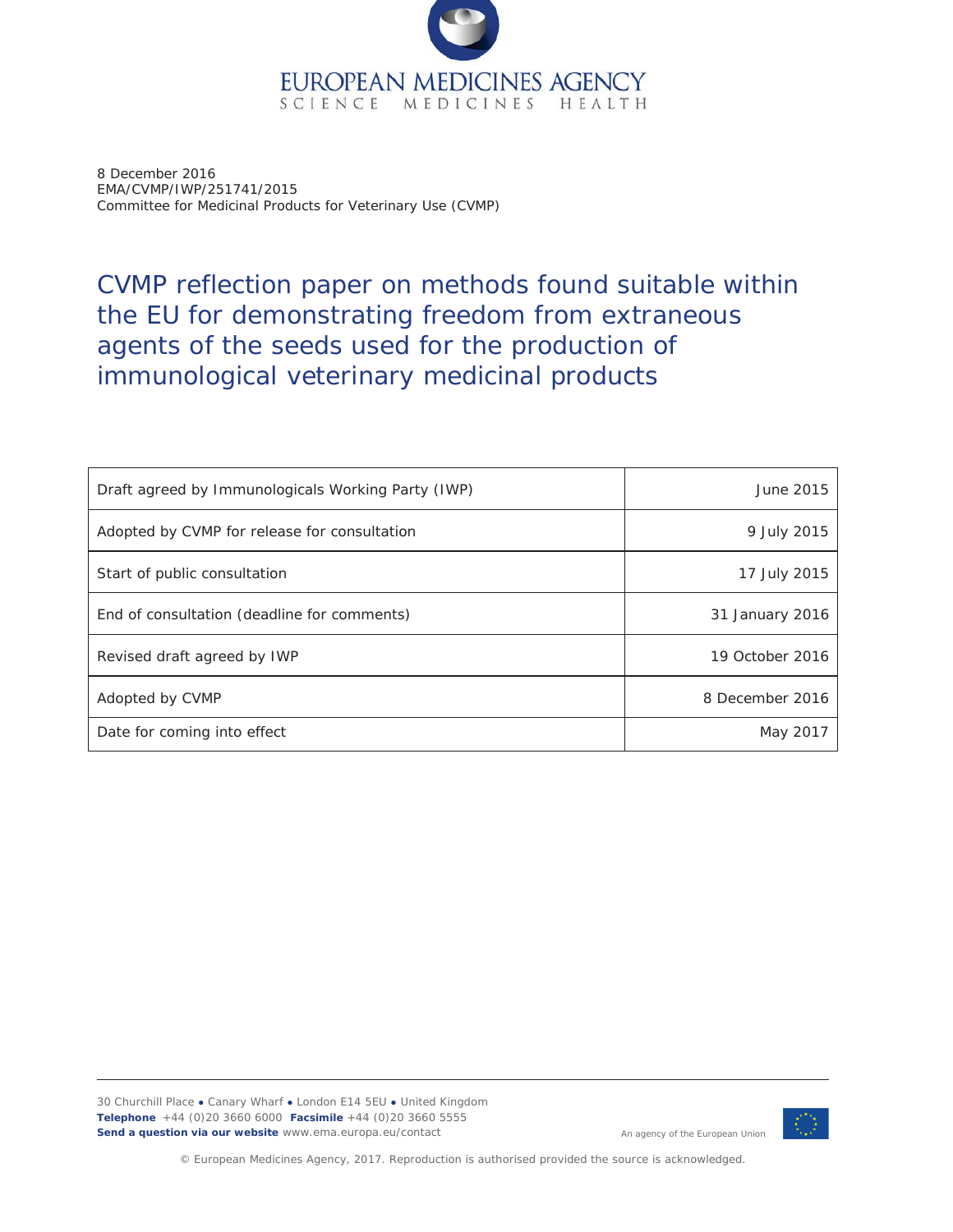CVMP reflection paper on methods found suitable within the EU for demonstrating freedom from extraneous agents of the seeds used for the production of immunological veterinary medicinal products

## **Table of contents**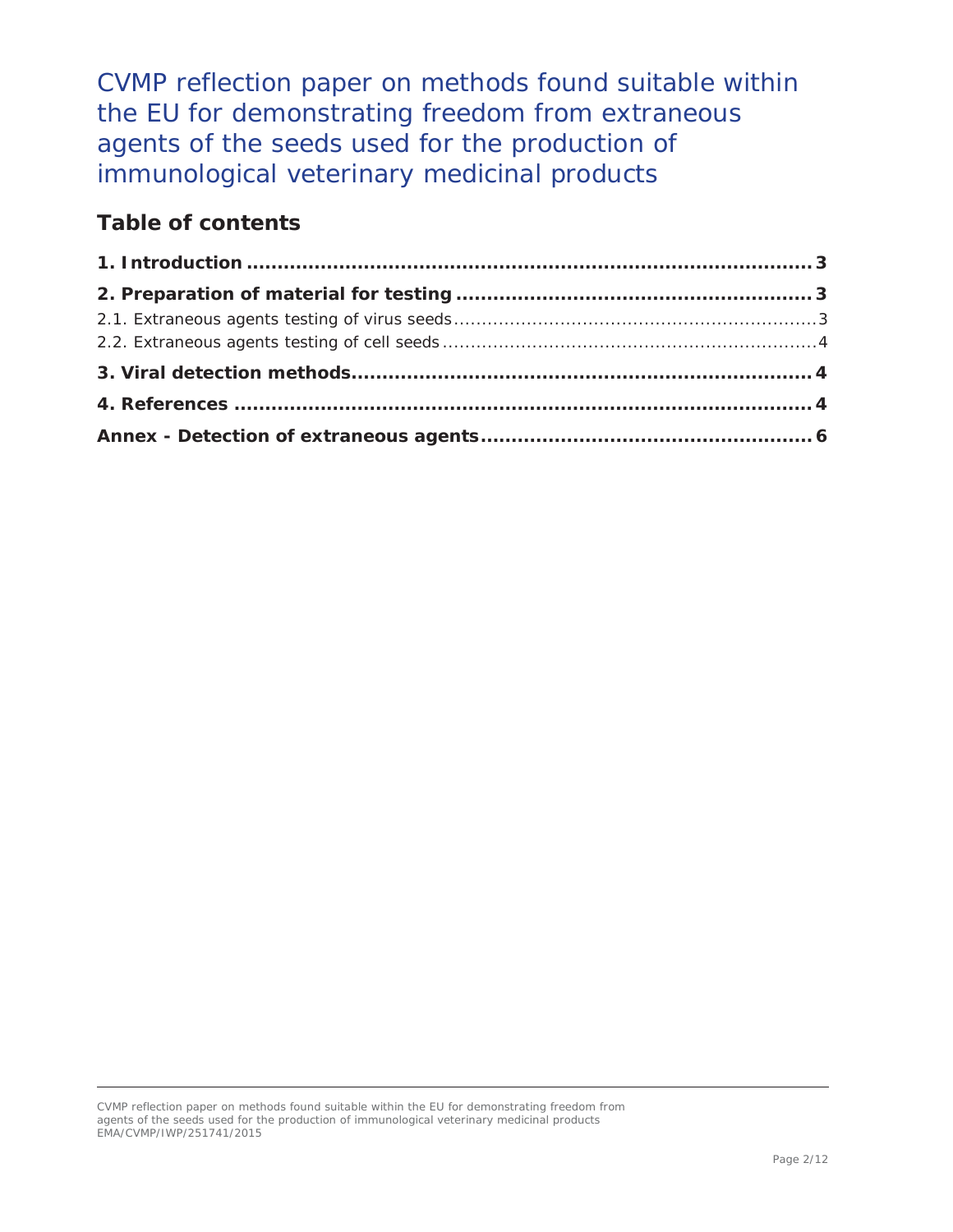# **1. Introduction**

According to Directive 2001/82/EC and relevant European Pharmacopoeia (Ph. Eur.) monographs (i.e. 0062, 0030, 5.2.4., 5.2.5.), immunological veterinary medicinal products and materials of biological origin used in their production should be demonstrated to be free from contamination with extraneous agents.

The suitability of cells and methods used for the detection of extraneous agents is an essential prerequisite. In this context, the following points need to be considered:

- The capacity of the test method(s) to detect the relevant extraneous agents. This includes parallel testing of negative controls and positive controls with a specified content. The agents used as positive controls may be those to be tested or other suitable agents. In any case they must be carefully chosen to:
	- o ensure fitness of cells to appropriately grow the extraneous agents,
	- o ensure the proficiency of the control techniques used,
	- o avoid threatening the good manufacturing practice (GMP) status of the company's facilities.
- The limit of detection of the chosen test method(s).

Based on available data from already EU-assessed and EU-approved seeds, examples of suitable cells and methods for testing for freedom from a range of extraneous agents are shown in the annex to this reflection paper. The details given in the annex are however not intended to be a technical manual for lab technicians, giving the full details of the tests in order to be reproducible by any other lab technician. Each testing laboratory must demonstrate their suitability to perform the relevant test.

The annex of the document is not complete and covers only cells and other substrates as well as suitable test methods for porcine, bovine, feline and canine extraneous agents. Furthermore only a few companies contributed to this collection of data. The annex can be updated whenever necessary, in particular to take into account new extraneous agents or additional cells and techniques for which sufficient experience and/or validation data become available to justify their inclusion into the annex below.

# **2. Preparation of material for testing**

#### *2.1. Extraneous agents testing of virus seeds*

If the material (e.g. vaccine virus) would interfere with the conduct and sensitivity of a test for extraneous viruses, a sample of the material is treated with a minimum amount of monoclonal or polyclonal antibodies so that the material is neutralised as far as possible.

The relevant test method(s) mentioned in the annex may be implemented. The applicant is free to select a combination of cell systems in such a way that with a minimum of different cell systems, all extraneous agents required to be tested for are included, taking into account that primary cells from the species of origin of the seed must be included unless justified (i.e. the absence of use of primary cells for testing of primates extraneous viruses is acceptable). Each chosen cell has to be used during the whole testing procedure for passaging/amplification of the test sample.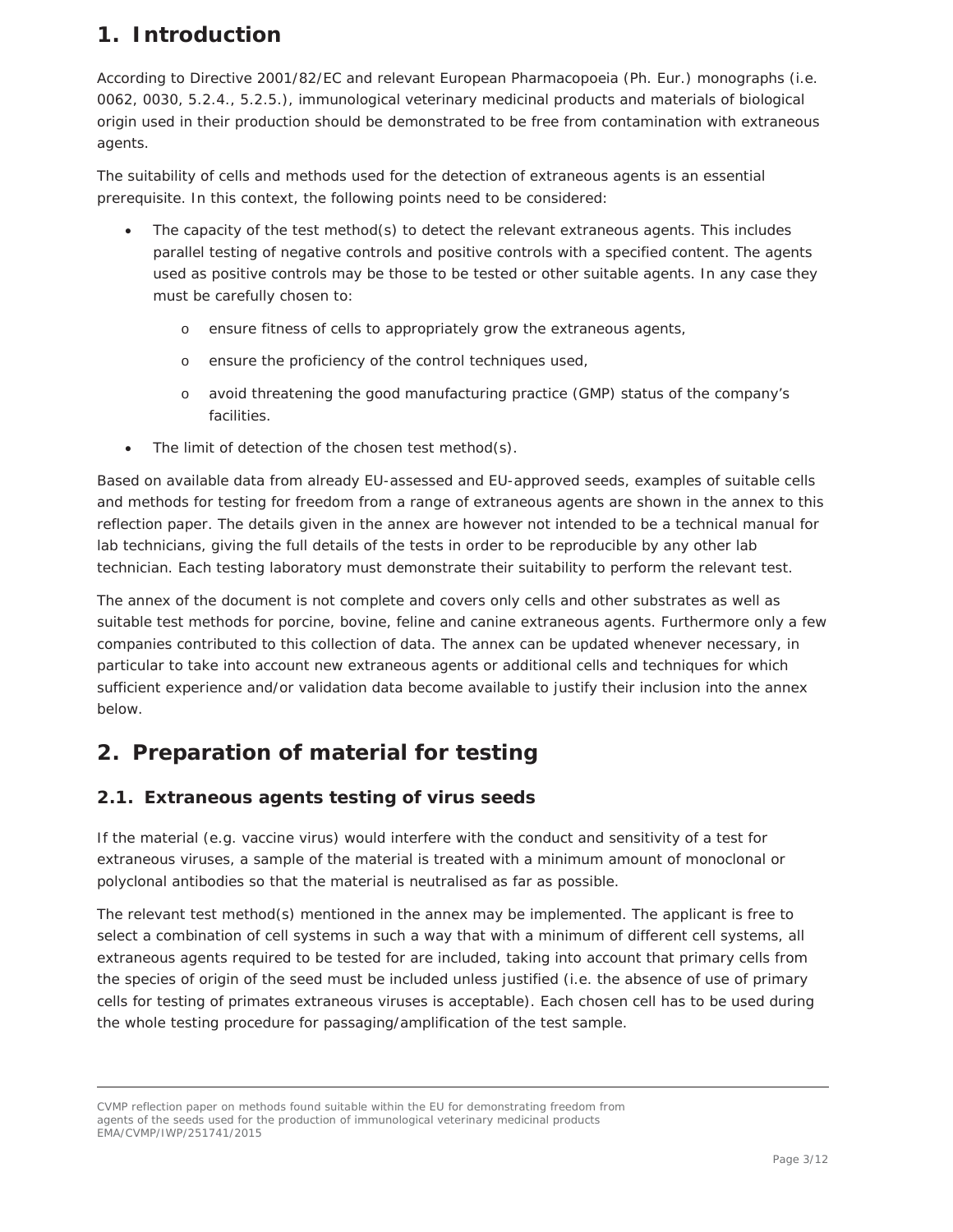For the testing of virus seeds, methods and requirements described in the Ph. Eur. 0062 Vaccines for veterinary use apply. Cell cultures are observed at regular intervals until day 28, when the detection phase is started.

#### *2.2. Extraneous agents testing of cell seeds*

For the testing of cell seeds (cell banks), methods and requirements are described in the Ph. Eur. 5.2.4. Cell cultures for the production of veterinary vaccines.

### **3. Viral detection methods**

Testing for potential infectious viruses can be shown by various means.

The use of cell cultures, intended to be inoculated with components of cell or virus seeds to allow appropriate detection of extraneous agents is one possibility. Once the cell culturing step is complete suitable tests for the detection of the extraneous agents should be performed on the cell monolayers.

The following listed methods for detection of extraneous agents using cell cultures are examples of methods that have been found suitable. Such detection methods for specific extraneous agents are mentioned in column 3 of the tables in the annex.

- Detection of cytopathic effects (CPE)
- Detection of haemadsorption
- Detection of haemagglutination
- Detection by immunostaining (IS)
- Detection by ELISA

Suitable tests or methods for the detection of extraneous agents include also the use of molecular methods, e.g. nucleic acid amplification techniques (NAT). For the detection of selected agents, a suitable method can be applied either in cells after the amplification procedure, or directly on the cells/virus seeds, provided the sensitivity or the specificity have been proven. For virus seeds neutralisation is not necessary.

The use of embryonated eggs intended to be inoculated with seeds to allow appropriate detection of extraneous agents is a further possibility. When embryonated eggs are used for detection of extraneous agents, viruses can be cultivated in various parts of eggs like chorioallantoic membrane, allantoic cavity, amniotic sac and yolk sac. After incubation viral growth and multiplication in the embryonated egg is indicated by the death of the embryo, by embryo cell damage, or by the formation of typical pocks or lesions on the egg membranes.

### **4. References**

- Directive 2001/82/EC of the European Parliament and of the Council of 6 November 2001 on the Community code relating to veterinary medicinal products.
- European Pharmacopoeia 0062 Vaccines for veterinary use.
- European Pharmacopoeia 0030 Immunosera for veterinary use.
- European Pharmacopoeia 5.2.4 Cell cultures for the production of veterinary vaccines.

CVMP reflection paper on methods found suitable within the EU for demonstrating freedom from agents of the seeds used for the production of immunological veterinary medicinal products EMA/CVMP/IWP/251741/2015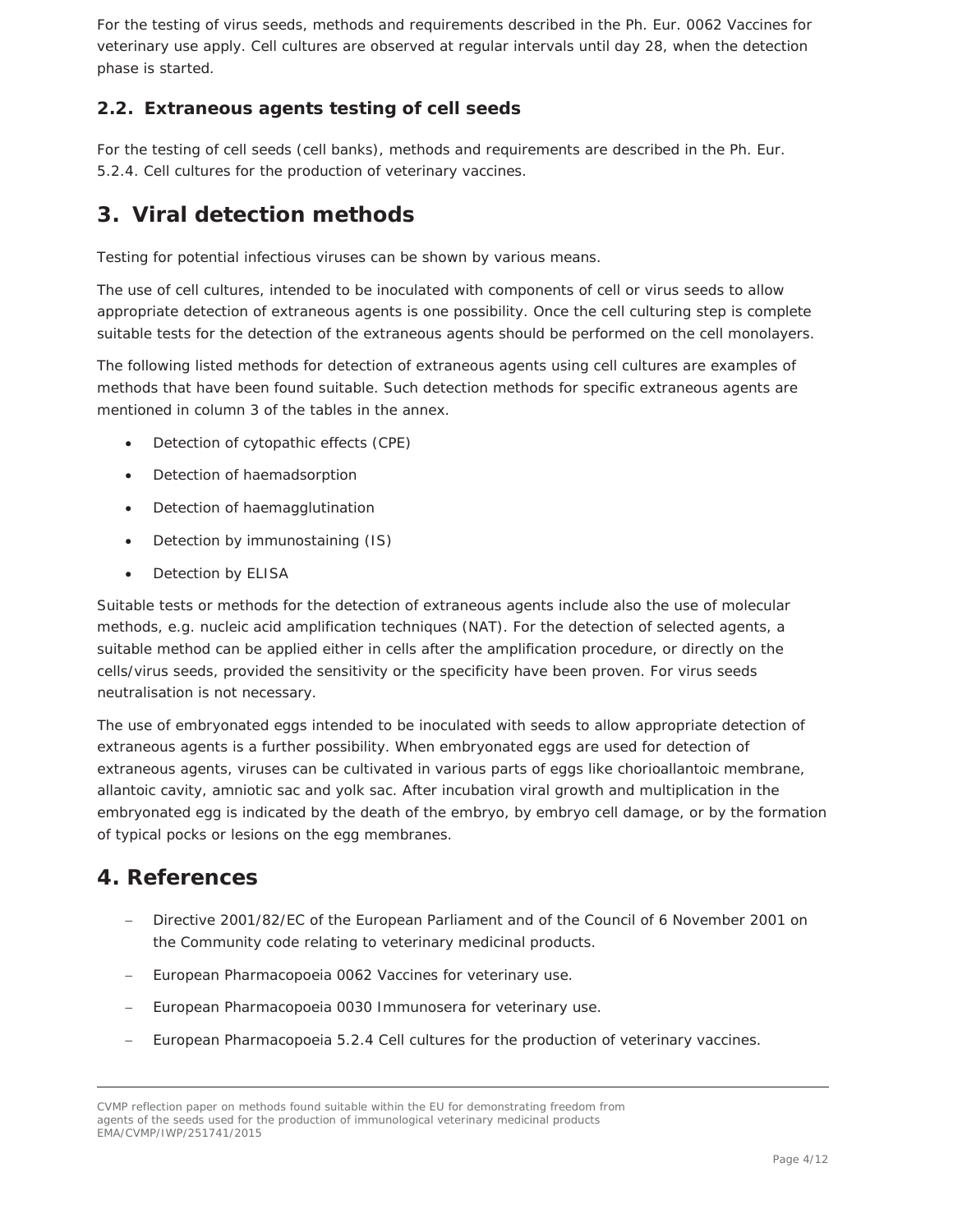- European Pharmacopoeia 5.2.5 Substances of animal origin for the production of veterinary vaccines.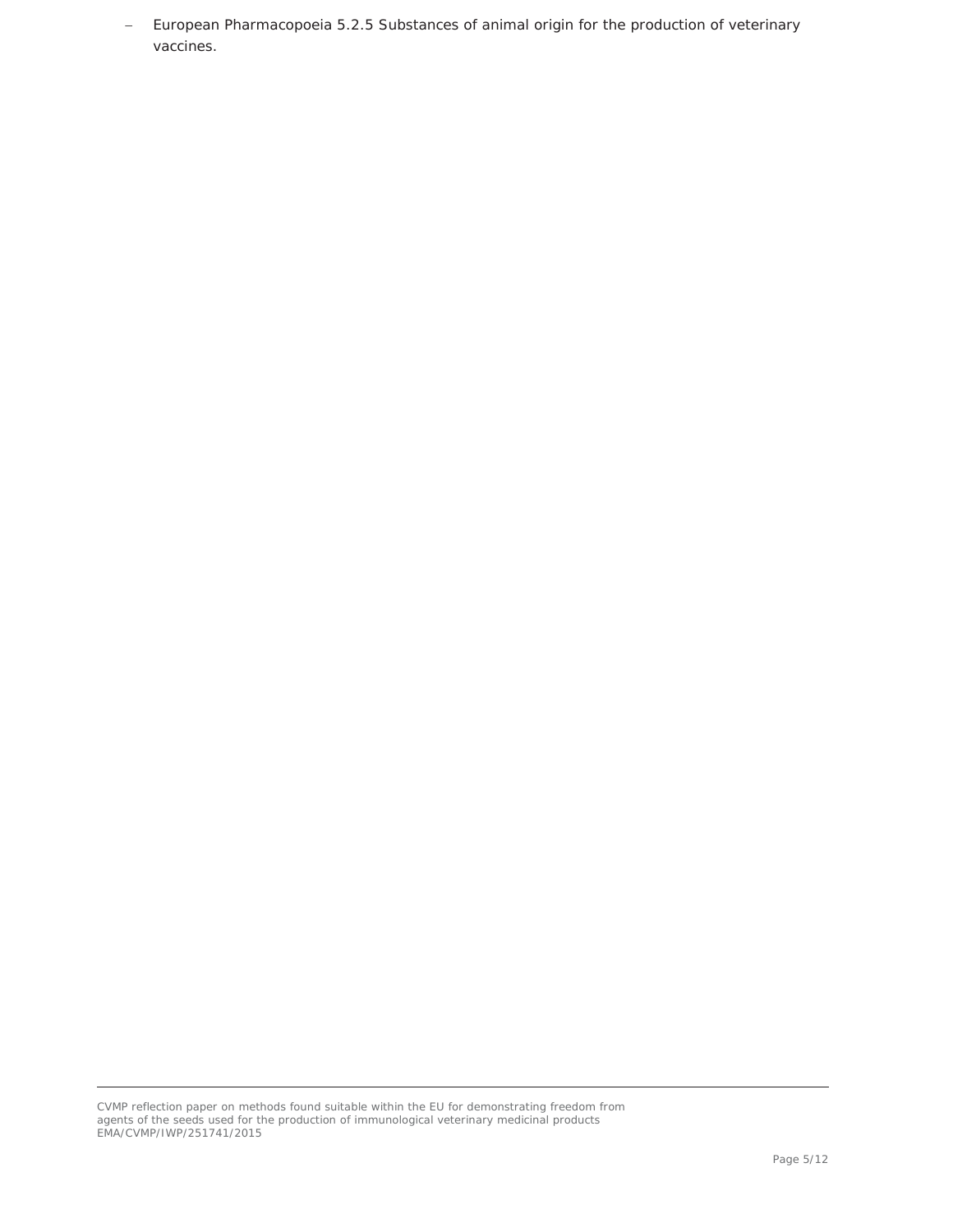### **Annex - Detection of extraneous agents**

Based on available data from already EU-assessed and EU-approved seeds:

- x Cells and other substrates, as listed in column 2 of the tables below, are considered suitable to check seeds for the absence of the extraneous agents listed correspondingly in column 1.
- Suitable methods of the detection of extraneous agents are mentioned in the corresponding column 3.

| <b>Porcine</b>                                                                                               |                                                                                                     |                                                 |                                                                                                                |
|--------------------------------------------------------------------------------------------------------------|-----------------------------------------------------------------------------------------------------|-------------------------------------------------|----------------------------------------------------------------------------------------------------------------|
| 1. Extraneous agent(s)                                                                                       | 2. Suitable culture<br>substrates for amplification                                                 | 3. Suitable methods of<br>detection             | <b>Remarks</b>                                                                                                 |
| Bovine viral diarrhoea<br>virus                                                                              | BEL, BHK-21, BT, CK, EBK,<br>EBTr, FBLP, FBT10, IPB3,<br>MDBK, PK-15, SCP                           | CPE for cytopathic<br>strains                   |                                                                                                                |
|                                                                                                              |                                                                                                     | IS for non-cytopathic<br>and cytopathic strains |                                                                                                                |
| Classical swine fever virus                                                                                  | IPB3, PK, PK-15                                                                                     | ELISA, IS                                       |                                                                                                                |
| Encephalomyocarditis<br>virus                                                                                | BHK-21, PK, SK, ST, Vero                                                                            | <b>CPE</b>                                      |                                                                                                                |
| Foot-and-mouth disease<br>virus                                                                              | BHK-21, CTY, IB-RS-2, IPB3,<br>MDBK, PK                                                             | CPE, ELISA                                      |                                                                                                                |
| Influenza virus                                                                                              | embryonated eggs<br><b>MDCK</b>                                                                     | <b>HAq</b><br>IS.                               |                                                                                                                |
| Porcine adenovirus                                                                                           | PK, PK-15, SK, ST                                                                                   | <b>CPE</b>                                      |                                                                                                                |
|                                                                                                              | <b>FSK, MA104</b>                                                                                   | <b>IS</b>                                       |                                                                                                                |
| Porcine circovirus, type-1<br>and type-2                                                                     | CCL-33, PK, PK-15, PS, SK, ST                                                                       | <b>IS</b>                                       |                                                                                                                |
| Porcine coronavirus<br>- Transmissible<br>Gastroenteritis<br>Coronavirus/Porcine<br>Respiratory Corona Virus | <b>PK, PK-15, ST</b>                                                                                | <b>CPE</b>                                      |                                                                                                                |
| Porcine coronavirus<br>- Porcine Epidemic<br>Diarrhea Virus                                                  | Vero                                                                                                | <b>IS</b>                                       | Requires trypsin to<br>grow in cell culture.<br>Therefore, no need for<br>testing when trypsin is<br>not used. |
| Porcine enterovirus (incl.<br>SVDV)                                                                          | BHK-21, PK, PK-15, SK, ST                                                                           | <b>CPE</b>                                      |                                                                                                                |
| Porcine parvovirus                                                                                           | MA104, PK, PK-15, SK, ST                                                                            | <b>IS</b>                                       |                                                                                                                |
| Porcine reproductive<br>respiratory syndrome virus                                                           | MA104, PAM, PLM                                                                                     | <b>IS</b>                                       | EU strains do not grow<br>in cells other than<br>macrophages.                                                  |
| Porcine rotavirus                                                                                            | MA104                                                                                               | <b>IS</b>                                       | Requires trypsin to<br>grow in cell culture.<br>Therefore, no need for<br>testing when trypsin is<br>not used. |
| Rabies virus                                                                                                 | BHK-21, BSR, BT, DK, EBK,<br>FK, FLK, FSK, MA104, MDCK,<br>MDBK, ST, Vero                           | 1S                                              |                                                                                                                |
| Swine herpesvirus<br>- Aujeszky's disease virus                                                              | BEL, BSR, CK, CrFK, DK, FEA,<br>FK, FLK, IPB3, MDCK, MDBK,<br>PBEK, PEK, PK, PK-15, SK, ST,<br>Vero | CPE, IS                                         |                                                                                                                |
|                                                                                                              | MA104                                                                                               | <b>IS</b>                                       |                                                                                                                |
| Swine herpesvirus<br>- Porcine cytomegalovirus                                                               | <b>PLM</b>                                                                                          | CPE, IS                                         | Does not grow in cells<br>other than                                                                           |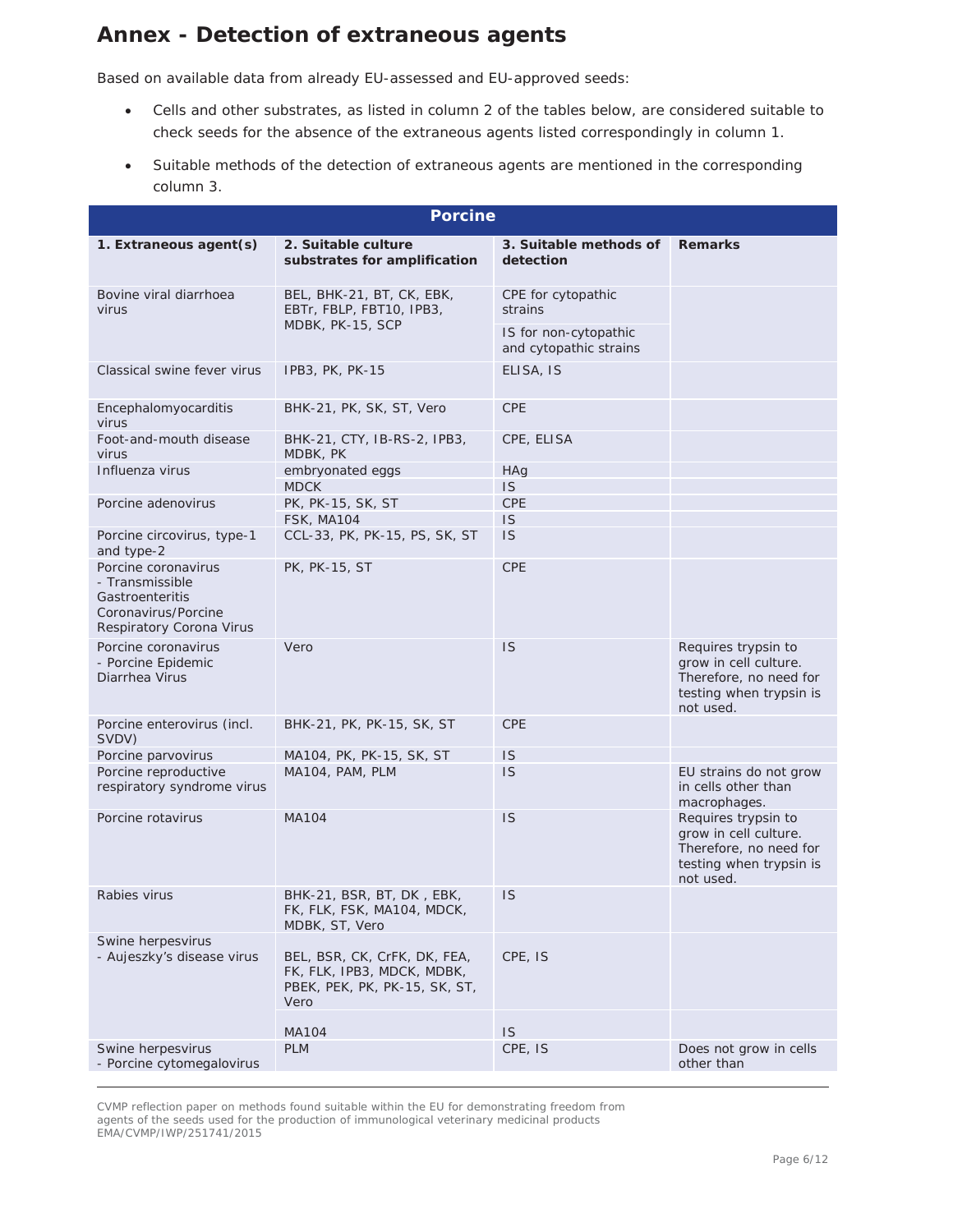| <b>Porcine</b>             |                   |                                         |                                   |
|----------------------------|-------------------|-----------------------------------------|-----------------------------------|
|                            |                   |                                         | macrophages.                      |
| Swinepox virus             | PK, PK-15, SK, ST | <b>CPE</b>                              | At least 5 passages are<br>needed |
|                            | embryonated eggs  | embryo lesions (pock on<br>CA membrane) |                                   |
| Vesicular stomatitis virus | BHK-21, PK, PK-15 | <b>CPE</b>                              |                                   |
|                            | embryonated eggs  | embryo death                            |                                   |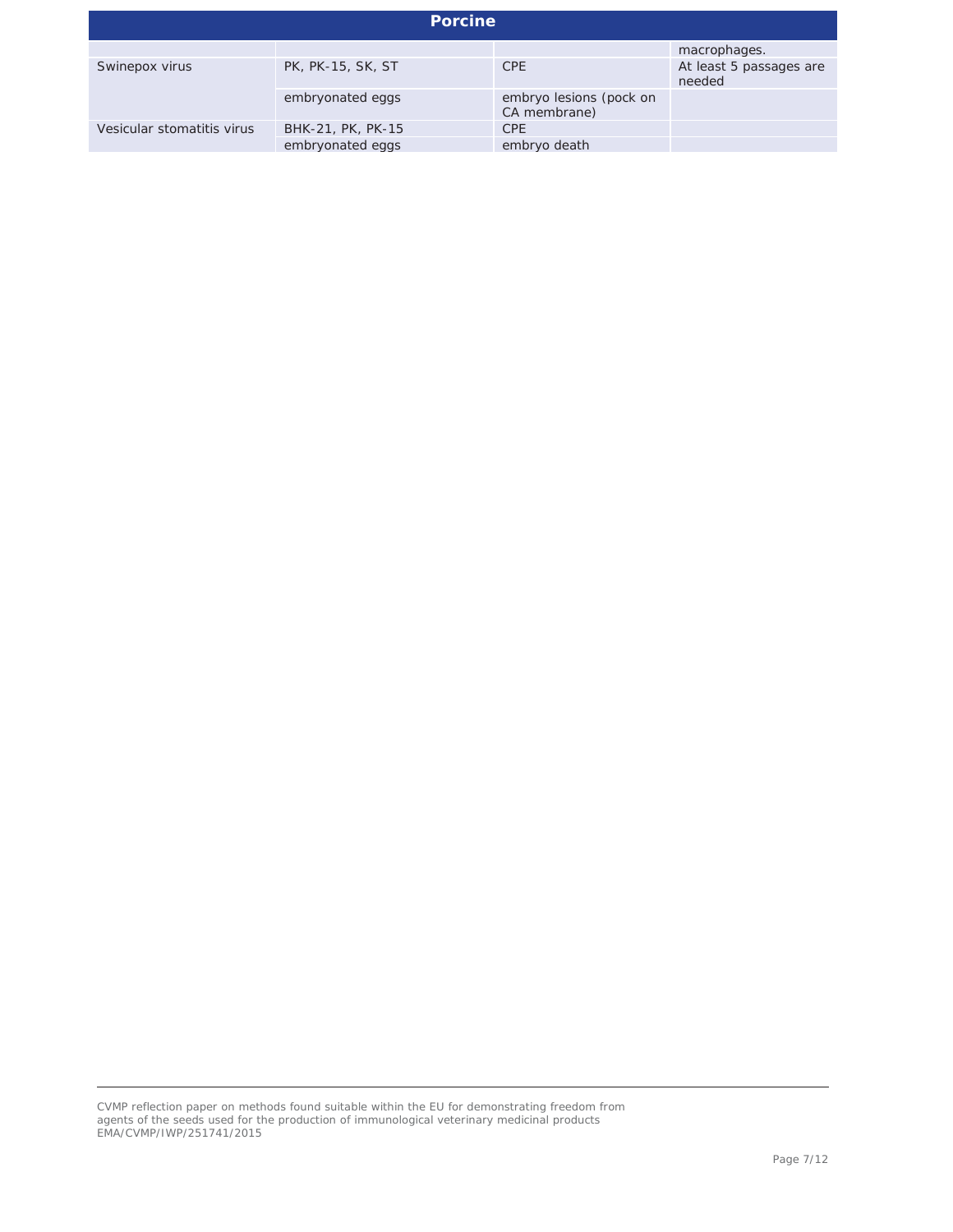| <b>Bovine</b>                                                                       |                                                                           |                                                                                  |                |
|-------------------------------------------------------------------------------------|---------------------------------------------------------------------------|----------------------------------------------------------------------------------|----------------|
| 1. Extraneous agent(s)                                                              | 2. Suitable culture<br>substrates for amplification                       | 3. Suitable methods of<br>detection                                              | <b>Remarks</b> |
| Akabane virus                                                                       | BEL, CK, FLK, MDBK                                                        | <b>CPE</b>                                                                       |                |
|                                                                                     | Vero                                                                      | <b>IS</b>                                                                        |                |
| Alcelaphine herpesvirus<br>$($ = malignant catarrhal<br>fever virus - African form) | BEL, CK, FLK, MDBK                                                        | <b>CPE</b>                                                                       |                |
| <b>Bluetongue virus</b>                                                             | <b>BHK-21</b>                                                             | ELISA, IS<br>embryo death                                                        |                |
|                                                                                     | embryonated eggs                                                          |                                                                                  |                |
|                                                                                     | BK, BT, FBLP, FK, Vero                                                    | IS                                                                               |                |
| Bovine adenovirus<br>(subgroup 1)                                                   | BEL, CK, CT, FBTy, FLK, IPB3,<br>PBEK, MDBK                               | CPE, HAd, IS                                                                     |                |
|                                                                                     | BT, EBK, FBLP                                                             | <b>IS</b>                                                                        |                |
| Bovine coronavirus                                                                  | CK, FLK, MDBK, PBEK, PK-15,<br><b>SKP</b>                                 | CPE, HAd, IS                                                                     |                |
|                                                                                     | BT, EBK                                                                   | <b>IS</b>                                                                        |                |
| Bovine enterovirus                                                                  | BHK-21, CK, Vero                                                          | CPE, IS                                                                          |                |
|                                                                                     | BT, EBK                                                                   | <b>IS</b>                                                                        |                |
| Bovine herpesvirus                                                                  | CK, EBTr, FLK, IPB3, MDBK,<br>PBEK, SKP                                   | <b>CPE</b>                                                                       |                |
|                                                                                     | BT, EBK, FLK                                                              | <b>IS</b>                                                                        |                |
| Bovine leukemia virus                                                               | BHK-21, CK, FBL, FLK, IPB3,<br><b>MDBK</b>                                | IP, IS                                                                           |                |
| Bovine papilloma virus                                                              | this virus does not grow in cell culture                                  |                                                                                  |                |
| Bovine papular stomatitis<br>virus                                                  | CK, FBTy, MDBK, PBEK                                                      | <b>CPE</b>                                                                       |                |
| Bovine parainfluenza virus<br>3                                                     | BEL, CK, EBTr, FLK, IPB3,<br>MDBK, PBEK                                   | CPE, HAd, IS                                                                     |                |
|                                                                                     | Vero                                                                      | CPE, HAd                                                                         |                |
|                                                                                     | BT, EBK                                                                   | <b>IS</b>                                                                        |                |
| Bovine parvovirus                                                                   | CK, EBTr, FLK, IPB3, MDBK,<br><b>PBEK</b>                                 | CPE, HAd, IS                                                                     |                |
|                                                                                     | <b>FBT-10</b>                                                             | <b>CPE</b>                                                                       |                |
|                                                                                     | BT, EBK, FBLP                                                             | <b>IS</b>                                                                        |                |
| Bovine respiratory<br>syncytial virus                                               | BEL, BFDL, BHK-21, CK, MDBK,<br>IPB3, Vero                                | CPE, IS                                                                          |                |
|                                                                                     | BT, EBK, FBLP                                                             | <b>IS</b>                                                                        |                |
| Bovine rhinovirus                                                                   | <b>CK</b>                                                                 | <b>CPE</b>                                                                       |                |
| Bovine viral diarrhoea<br>virus                                                     | BEL, BHK-21, BT, CK, EBK,<br>EBTr, FBLP, FBT10, IPB3,<br>MDBK, PK-15, SCP | CPE for cytopathic<br>strains<br>IS for non-cytopathic<br>and cytopathic strains |                |
| Cowpox virus                                                                        | BEL, CK, CrFK, EBTr, FEF, FK,<br>FLK, MDBK, PBEK, Vero                    | CPE, IS                                                                          |                |
|                                                                                     | embryonated eggs                                                          | embryo lesions (pock on<br>CA membrane)                                          |                |
|                                                                                     | BSR, FEA                                                                  | <b>IS</b>                                                                        |                |
| Epizootic haemorrhagic                                                              | BHK-21, MDBK, Vero                                                        | <b>IS</b>                                                                        |                |
| disease virus                                                                       | embryonated eggs                                                          | embryo death                                                                     |                |
| Foot-and-mouth disease<br>virus                                                     | BHK-21, CTY, IB-RS-2, IPB3,<br>MDBK, PK                                   | CPE, ELISA                                                                       |                |
| Jena virus (Norwalk-like)                                                           | this virus does not grow in cell culture                                  |                                                                                  |                |
| Lumpy skin disease virus                                                            | CK, IPB3, MDBK, PBEK, Vero                                                | <b>CPE</b>                                                                       |                |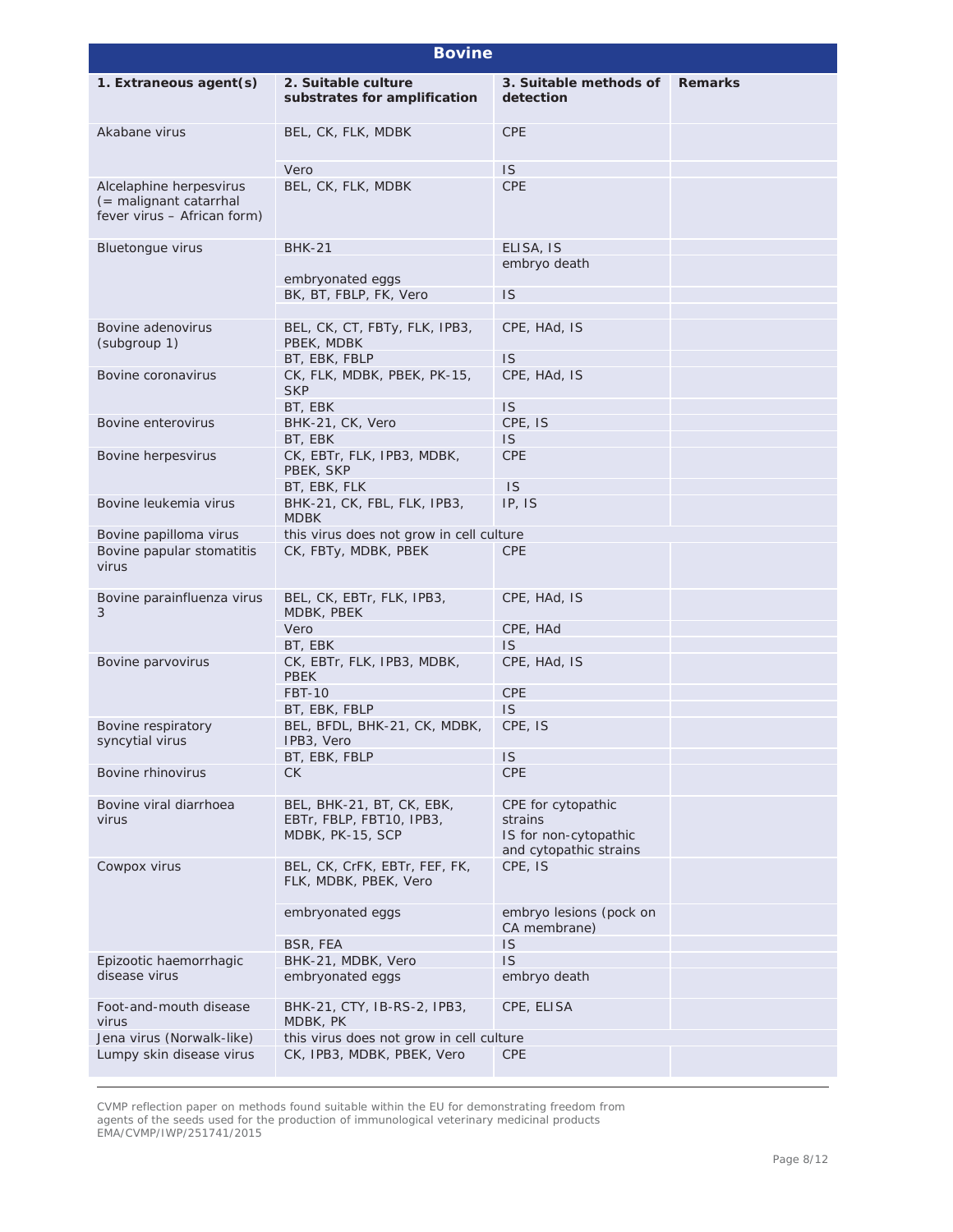| <b>Bovine</b>                                                                       |                                                                                                     |                |                                                                                                                |
|-------------------------------------------------------------------------------------|-----------------------------------------------------------------------------------------------------|----------------|----------------------------------------------------------------------------------------------------------------|
| Ovine herpesvirus 2<br>$($ = malignant catharral<br>fever virus - European<br>type) | this virus does not grow in cell culture                                                            |                |                                                                                                                |
| Pseudocowpox virus                                                                  | BHK-21, CK, MDBK                                                                                    | <b>CPE</b>     |                                                                                                                |
| Rabies virus                                                                        | BHK-21, BSR, BT, DK, EBK, FK,<br>FLK, FSK, MA104, MDCK,<br>MDBK, ST, Vero                           | <b>IS</b>      |                                                                                                                |
| Reovirus                                                                            | BEL, CK, MDBK                                                                                       | CPE, IS        |                                                                                                                |
|                                                                                     | BT, DK, FBLP, FK, Vero                                                                              | <b>IS</b>      |                                                                                                                |
| Rinderpest virus                                                                    | CK, MDBK, Vero                                                                                      | <b>CPE</b>     |                                                                                                                |
| Rotavirus                                                                           | BT, CK, EBK, MDBK                                                                                   | <b>IS</b>      | Requires trypsin to<br>grow in cell culture.<br>Therefore, no need for<br>testing when trypsin is<br>not used. |
| Swine herpesvirus 1<br>(= Aujeszky's disease<br>virus)                              | BEL, BSR, CK, CrFK, DK, FEA,<br>FK, FLK, IPB3, MDCK, MDBK,<br>PBEK, PEK, PK, PK-15, SK, ST,<br>Vero | CPE, IS        |                                                                                                                |
|                                                                                     | <b>MA104</b>                                                                                        | <b>IS</b>      |                                                                                                                |
| Vesicular stomatitis virus                                                          | BEL, BHK-21, CK, CTY,<br>IB-RS-2, MDBK, PK, Vero                                                    | CPE, IS, ELISA |                                                                                                                |
|                                                                                     | <b>FBLP</b>                                                                                         | <b>IS</b>      |                                                                                                                |
|                                                                                     | embryonated eggs                                                                                    | embryo death   |                                                                                                                |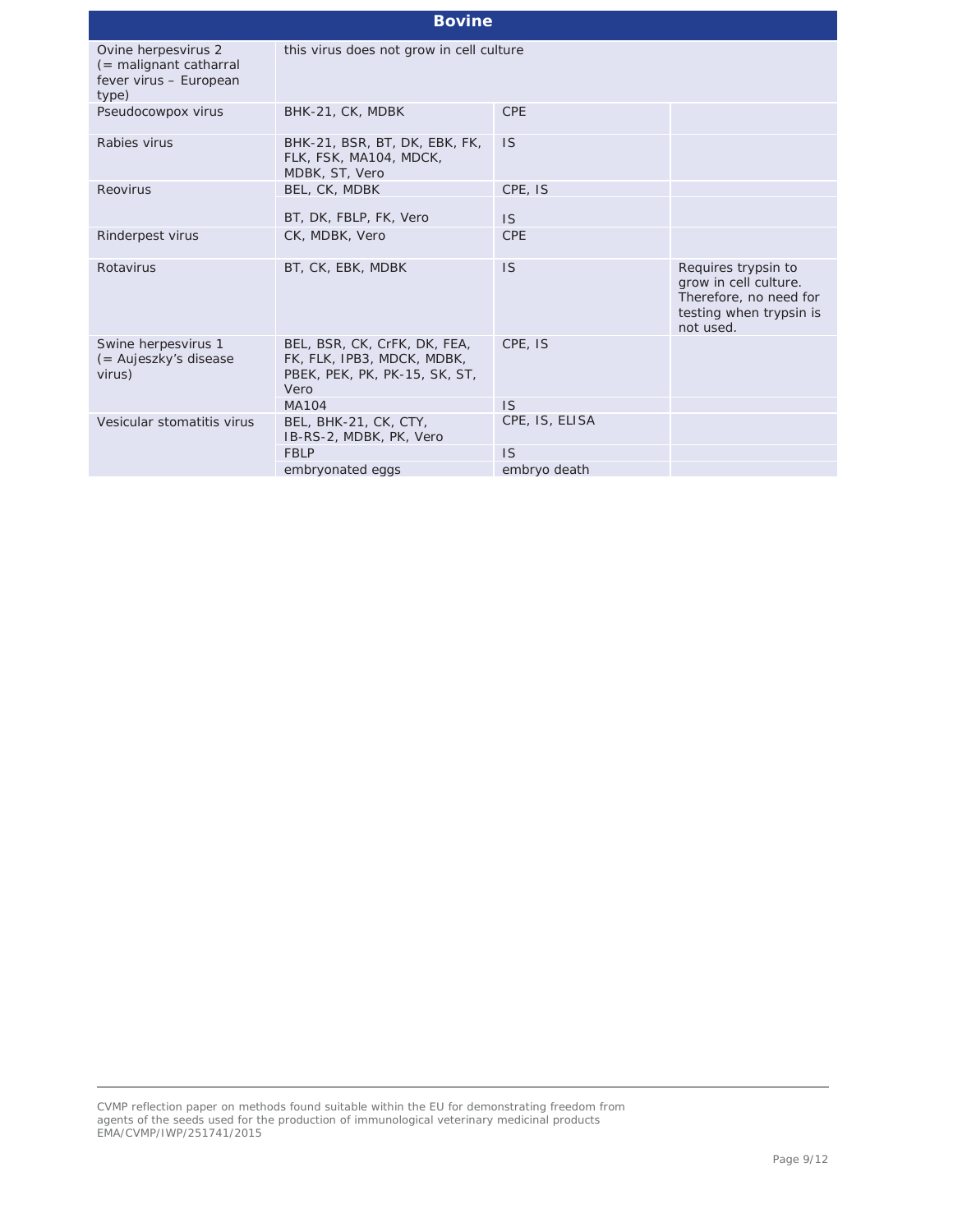| <b>Canine</b>                                          |                                                                                                     |                                     |                                                                                                    |
|--------------------------------------------------------|-----------------------------------------------------------------------------------------------------|-------------------------------------|----------------------------------------------------------------------------------------------------|
| 1. Extraneous agent(s)                                 | 2. Suitable culture<br>substrates for amplification                                                 | 3. Suitable methods of<br>detection | <b>Remarks</b>                                                                                     |
| Canid herpesvirus                                      | DK, MDCK                                                                                            | <b>CPE</b>                          |                                                                                                    |
| Canine adenovirus                                      | DK, MDCK                                                                                            | CPE, HAd                            |                                                                                                    |
| Canine coronavirus                                     | A-72, CrFK, DK, IRC, MDCK                                                                           | <b>CPE</b>                          |                                                                                                    |
| Canine distemper virus                                 | A-72, DK, MDCK, Vero                                                                                | <b>CPE</b>                          |                                                                                                    |
| Canine oral papilloma<br>virus                         | No known cell culture replication                                                                   |                                     |                                                                                                    |
| Canine Parainfluenza 2<br>virus                        | DK, MDCK                                                                                            | $CPE (+ HAq)$ , IS                  | Additionally, an<br>haemagglutination test                                                         |
|                                                        | CrFK, Vero                                                                                          | $CPE (+HAq)$                        | may be performed to<br>improve reading of the<br>CPE.                                              |
| Canine parvovirus                                      | CrFK, DK, FEF, IRC, MDCK                                                                            | $CPE (+ HAg)$                       | Additionally, a<br>haemagglutination test<br>may be performed to<br>improve reading of the<br>CPE. |
|                                                        | <b>CrFK</b>                                                                                         | <b>IS</b>                           |                                                                                                    |
| Rabies virus                                           | BHK-21, BSR, BT, DK, EBK, FK,<br>FLK, FSK, MA104, MDBK,<br>MDCK, ST, Vero                           | <b>IS</b>                           |                                                                                                    |
| Swine herpesvirus 1<br>(= Aujeszky's disease<br>virus) | BEL, BSR, CK, CrFK, DK, FEA,<br>FK, FLK, IPB3, MDCK, MDBK,<br>PBEK, PEK, PK, PK-15, SK, ST,<br>Vero | CPE, IS                             |                                                                                                    |
|                                                        | <b>MA104</b>                                                                                        | <b>IS</b>                           |                                                                                                    |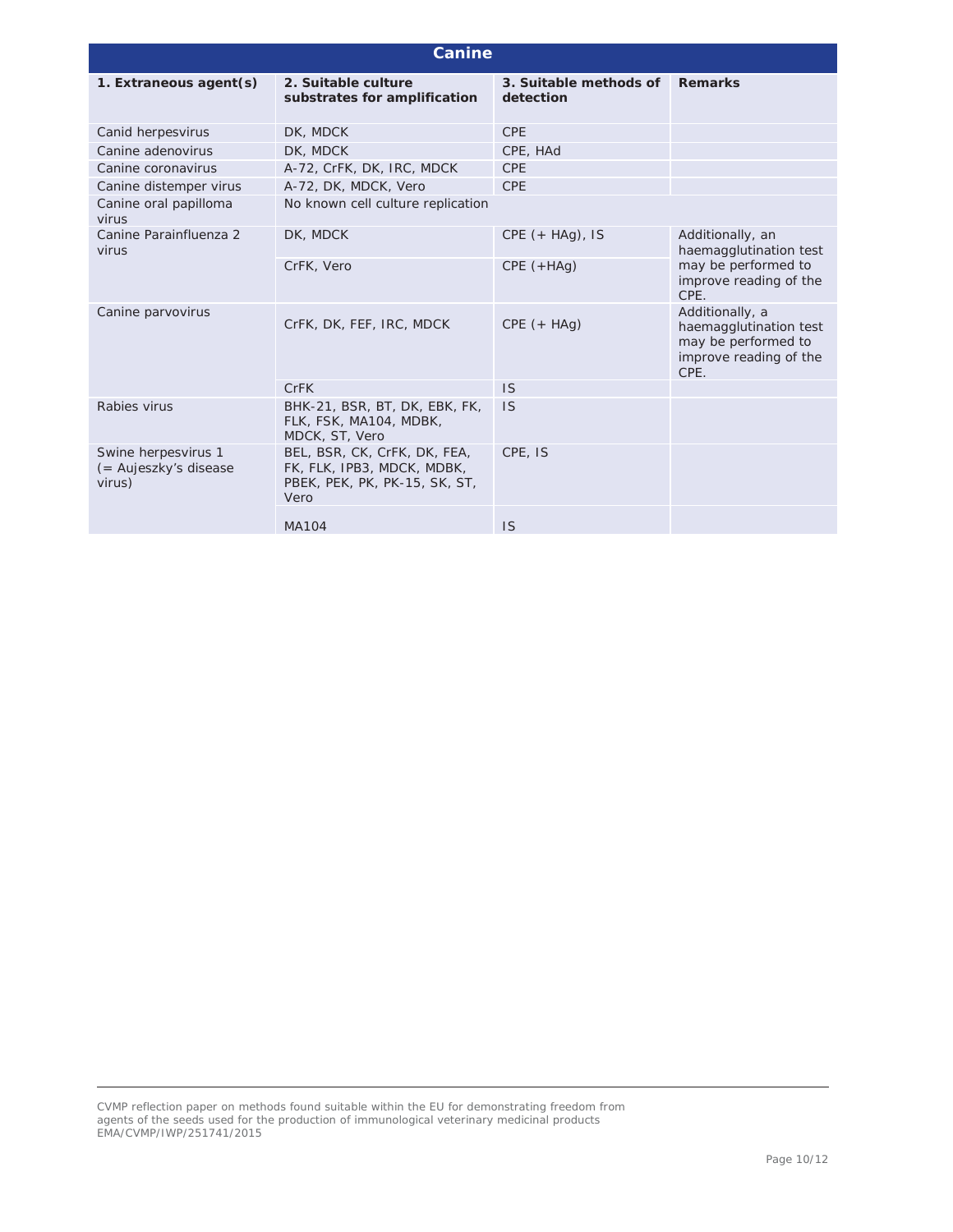| <b>Feline</b>                                          |                                                                                                     |                                                                                                                                                |                                                                                                                                                              |
|--------------------------------------------------------|-----------------------------------------------------------------------------------------------------|------------------------------------------------------------------------------------------------------------------------------------------------|--------------------------------------------------------------------------------------------------------------------------------------------------------------|
| 1. Extraneous agent(s)                                 | 2. Suitable culture<br>substrates for amplification                                                 | 3. Suitable methods of<br>detection                                                                                                            | <b>Remarks</b>                                                                                                                                               |
| Cowpox virus                                           | BEL, CK, CrFK, EBTr, FEF, FK,<br>FLK, MDBK, PBEK, Vero                                              | CPE, IS                                                                                                                                        |                                                                                                                                                              |
|                                                        | BSR, FEA                                                                                            | IS                                                                                                                                             |                                                                                                                                                              |
|                                                        | embryonated eggs                                                                                    | embryo death                                                                                                                                   |                                                                                                                                                              |
| Feline endogenous<br>retrovirus                        | <b>HEK293</b>                                                                                       | RT-PCR for RD114 virus:<br>sense primer:<br>$5'$ -<br>ccattcctgccattgatcatta-3'<br>antisense primer:<br>$5 -$<br>ggtgattcccagtccagctagt-<br>3' |                                                                                                                                                              |
| Feline calicivirus                                     | CrFK, FEF, FK, IRC                                                                                  | CPE, IS                                                                                                                                        |                                                                                                                                                              |
|                                                        | <b>FEA</b>                                                                                          | <b>CPE</b>                                                                                                                                     |                                                                                                                                                              |
| Feline coronavirus                                     | CrFK, FEF, FK, IRC                                                                                  | CPE, IS                                                                                                                                        | Type-II feline<br>coronaviruses<br>induce CPE on<br>various feline cell lines.<br>Type-I feline<br>coronaviruses only<br>replicate in feline<br>macrophages. |
| Feline foamy virus (feline<br>syncytia forming virus)  | FEA, FEF                                                                                            | <b>CPE</b>                                                                                                                                     |                                                                                                                                                              |
|                                                        | CrFK, IRC                                                                                           | <b>IS</b>                                                                                                                                      |                                                                                                                                                              |
| Feline herpesvirus 1                                   | CrFK, FEA, FEF, FK, IRC                                                                             | <b>CPE</b>                                                                                                                                     |                                                                                                                                                              |
| Feline immunodeficiency<br>virus                       | MYA-1, Q-201                                                                                        | <b>ELISA</b>                                                                                                                                   |                                                                                                                                                              |
| Feline leukemia virus                                  | CrFK, FEF                                                                                           | <b>ELISA</b>                                                                                                                                   |                                                                                                                                                              |
|                                                        | CrFK, IRC                                                                                           | <b>IS</b>                                                                                                                                      |                                                                                                                                                              |
|                                                        | C81, FEA, QN-10                                                                                     | <b>CPE</b>                                                                                                                                     | $S+L$ - cells are<br>transformed by<br>infection with FeLV or<br>replication-competent<br>FeSV.                                                              |
| Feline panleucopenia virus                             | CrFK, FK, IRC                                                                                       | $CPE (+ HAg)$                                                                                                                                  | Additionally, a<br>haemagglutination test<br>may be performed to<br>improve reading of the<br>CPE.                                                           |
|                                                        | <b>CrFK</b>                                                                                         | <b>IS</b>                                                                                                                                      |                                                                                                                                                              |
| Feline sarcoma virus                                   | FEA, QN-10                                                                                          | <b>CPE</b>                                                                                                                                     | $S+L-$ cells are<br>transformed by<br>infection with FeLV or<br>replication-competent<br>FeSV.                                                               |
|                                                        | <b>CrFK</b>                                                                                         | <b>ELISA</b>                                                                                                                                   |                                                                                                                                                              |
| Rabies virus                                           | BHK-21, BSR, BT, DK, EBK, FK,<br>FLK, FSK, MA104, MDCK,<br>MDBK, ST, Vero                           | <b>IS</b>                                                                                                                                      |                                                                                                                                                              |
| Swine herpesvirus 1<br>(= Aujeszky's disease<br>virus) | BEL, BSR, CK, CrFK, DK, FEA,<br>FK, FLK, IPB3, MDCK, MDBK,<br>PBEK, PEK, PK, PK-15, SK, ST,<br>Vero | <b>CPE</b>                                                                                                                                     |                                                                                                                                                              |
|                                                        | <b>MA104</b>                                                                                        | IS                                                                                                                                             |                                                                                                                                                              |
|                                                        |                                                                                                     |                                                                                                                                                |                                                                                                                                                              |

A-72 = canine fibroblast cell line; BEL = bovine embryo lung cell line; BFDL = bovine fetal diploid lung cell line;

BHK-21 = baby hamster kidney cell line; BT = bovine turbinate cell line; C81 = feline S+L- fibroblast cell line; CCL-